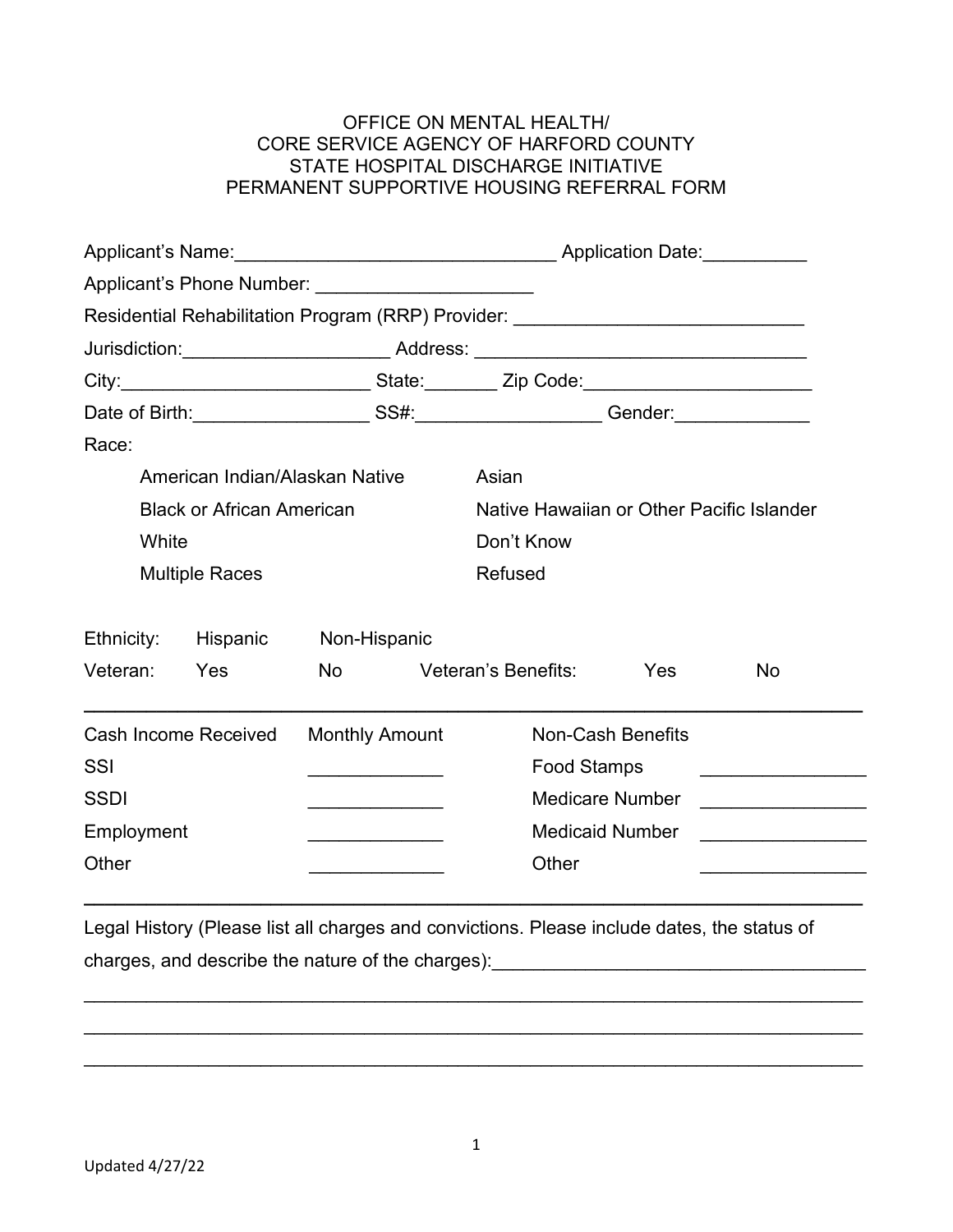| <b>Current Diagnosis:</b>                                                                                            |                                  | ICD-10 Code:                  |
|----------------------------------------------------------------------------------------------------------------------|----------------------------------|-------------------------------|
|                                                                                                                      |                                  |                               |
|                                                                                                                      |                                  |                               |
| Date of most recent hospitalization: Date of most recent hospitalization:                                            |                                  |                               |
| <b>All Current Medications:</b>                                                                                      |                                  | Dosage/Frequency              |
|                                                                                                                      |                                  |                               |
| <u> 1989 - Johann John Harry Harry Harry Harry Harry Harry Harry Harry Harry Harry Harry Harry Harry Harry Harry</u> |                                  |                               |
| Current ability to take medication:                                                                                  |                                  |                               |
| Independently                                                                                                        | <b>Example 13 With Reminders</b> | <b>With Daily Supervision</b> |
| Refuses Medication Medication Not Prescribed                                                                         |                                  |                               |
| <b>Current Behavioral Health Treatment Provider(s):</b>                                                              |                                  |                               |
|                                                                                                                      |                                  |                               |
|                                                                                                                      |                                  |                               |
| Telephone Number: ________________________                                                                           |                                  |                               |
|                                                                                                                      |                                  |                               |
|                                                                                                                      |                                  |                               |
| Telephone Number:                                                                                                    |                                  |                               |
| <b>Current Medical Provider(s):</b>                                                                                  |                                  |                               |
|                                                                                                                      |                                  |                               |
|                                                                                                                      |                                  |                               |
| Telephone Number: __________________________                                                                         |                                  |                               |
|                                                                                                                      |                                  |                               |
|                                                                                                                      |                                  |                               |
| Telephone Number:____________________________                                                                        |                                  |                               |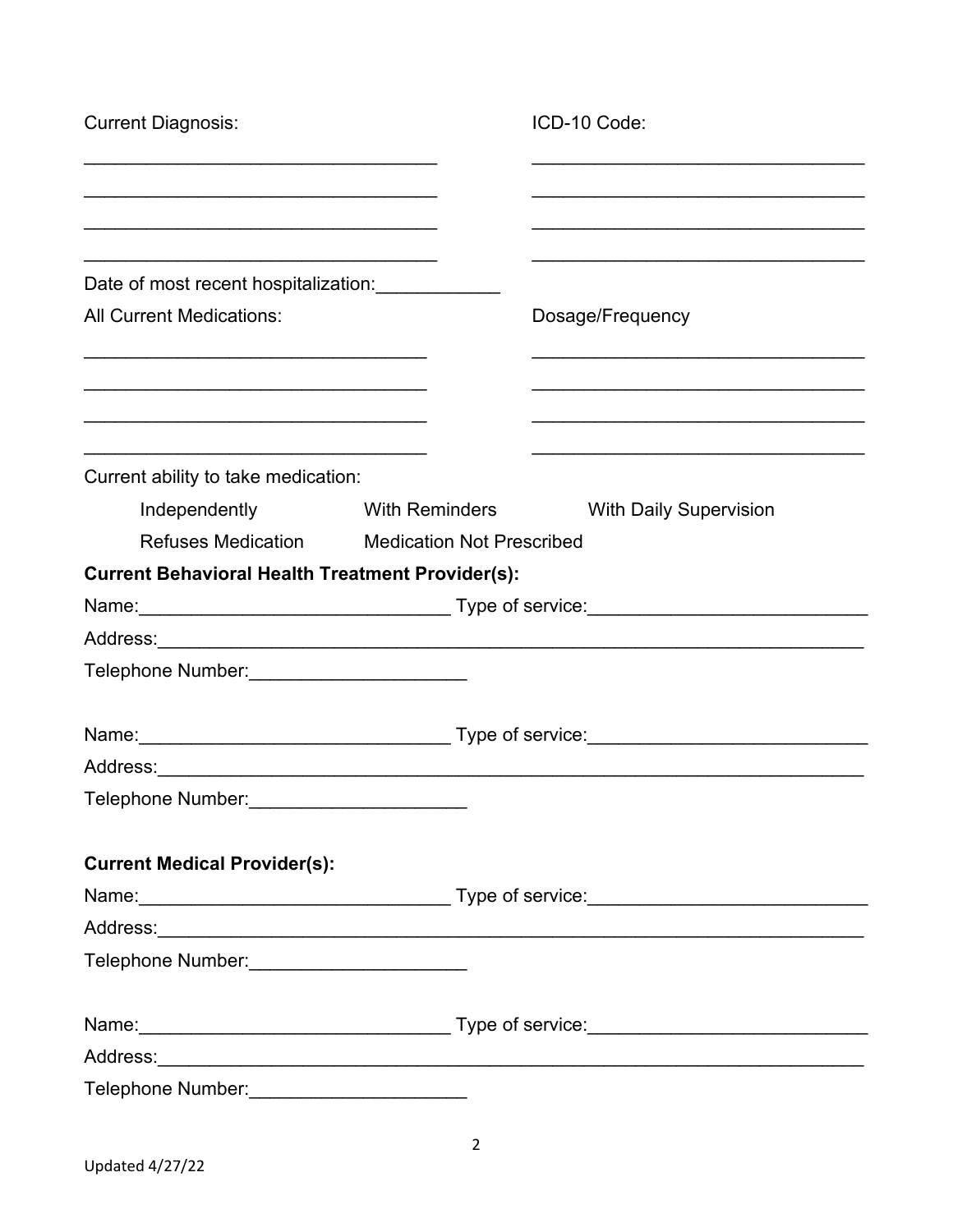Activities of Daily Living:

|                                           | What type of meaningful daytime activity will the applicant be involved in while participating in |
|-------------------------------------------|---------------------------------------------------------------------------------------------------|
| the Permanent Supportive Housing Program? |                                                                                                   |

\_\_\_\_\_\_\_\_\_\_\_\_\_\_\_\_\_\_\_\_\_\_\_\_\_\_\_\_\_\_\_\_\_\_\_\_\_\_\_\_\_\_\_\_\_\_\_\_\_\_\_\_\_\_\_\_\_\_\_\_\_\_\_\_\_\_\_\_\_\_\_\_\_\_\_

| How does the applicant attend to activities of daily living?                                                                                                                                                                   |                                    |                  |                           |  |  |  |  |  |
|--------------------------------------------------------------------------------------------------------------------------------------------------------------------------------------------------------------------------------|------------------------------------|------------------|---------------------------|--|--|--|--|--|
|                                                                                                                                                                                                                                | Independent Needs moderate support |                  | Needs significant support |  |  |  |  |  |
| Preferred County/Counties of Residence:                                                                                                                                                                                        |                                    |                  |                           |  |  |  |  |  |
| Individual completing referral form:                                                                                                                                                                                           |                                    |                  |                           |  |  |  |  |  |
| Name: Name and the second state of the second state of the second state of the second state of the second state of the second state of the second state of the second state of the second state of the second state of the sec |                                    | Email Address:   |                           |  |  |  |  |  |
|                                                                                                                                                                                                                                |                                    | Type of Service: |                           |  |  |  |  |  |
| Address:                                                                                                                                                                                                                       |                                    |                  |                           |  |  |  |  |  |
| <b>Phone Number:</b>                                                                                                                                                                                                           |                                    | Fax Number:      |                           |  |  |  |  |  |

## **PLEASE ATTACH A COPY OF THE APPLICANT'S MOST RECENT DLA-20 ASSESSMENT TO THE REFERRAL**

## **Please try to include the following documentation with the referral:**

- 1. A birth certificate.
- 2. Original SSN card
- 3. Photo ID
- 4. Award letter if receiving SSI / SSDI / Social Security, 30 days of paystubs if employed
- 5. Rental History (letter stating whether they are current on their rent)
- 6. Criminal background history